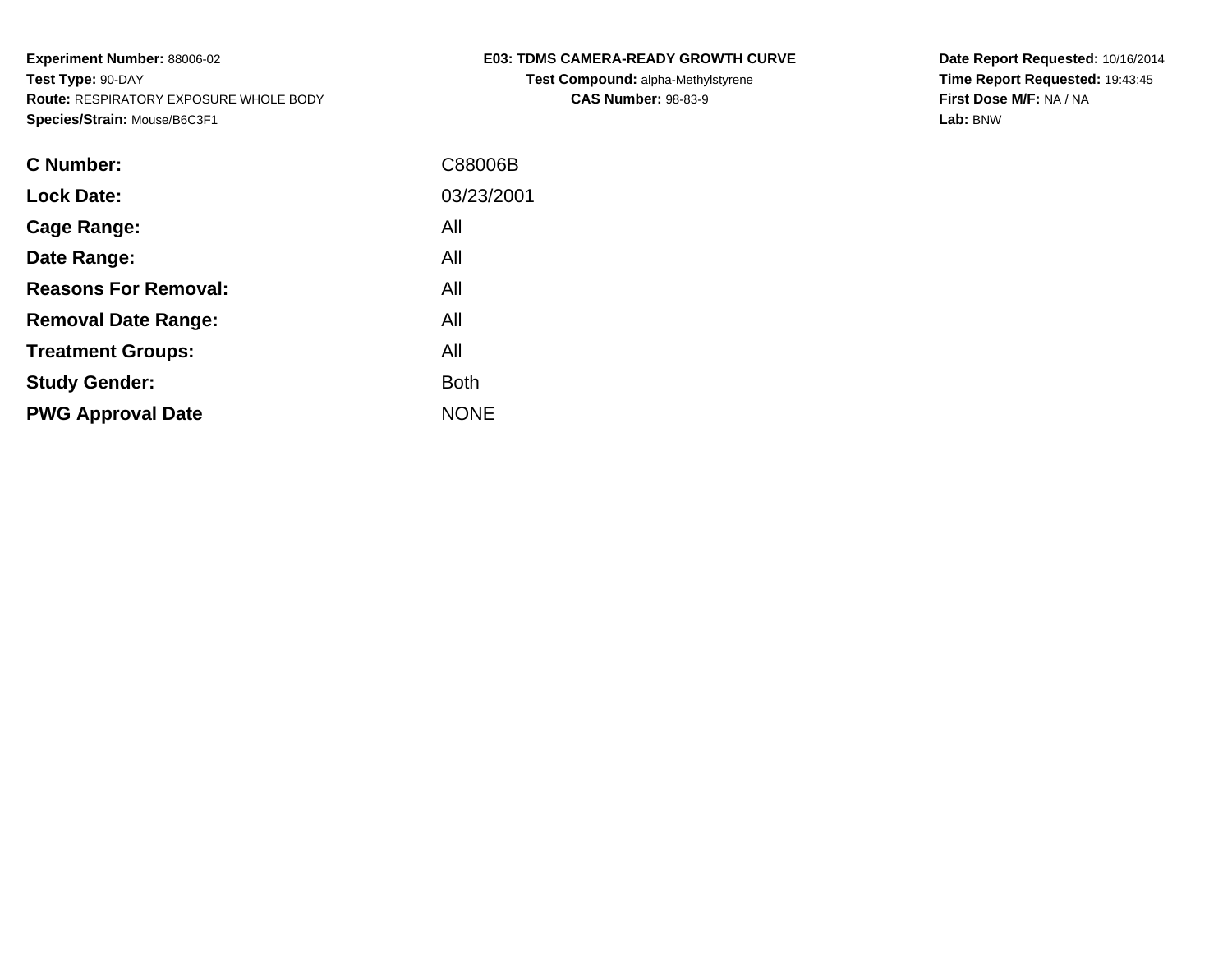#### **E03: TDMS CAMERA-READY GROWTH CURVE**

**Test Compound:** alpha-Methylstyrene**CAS Number:** 98-83-9

**Date Report Requested:** 10/16/2014**Time Report Requested:** 19:43:45**First Dose M/F:** NA / NA**Lab:** BNW

**MALE** 

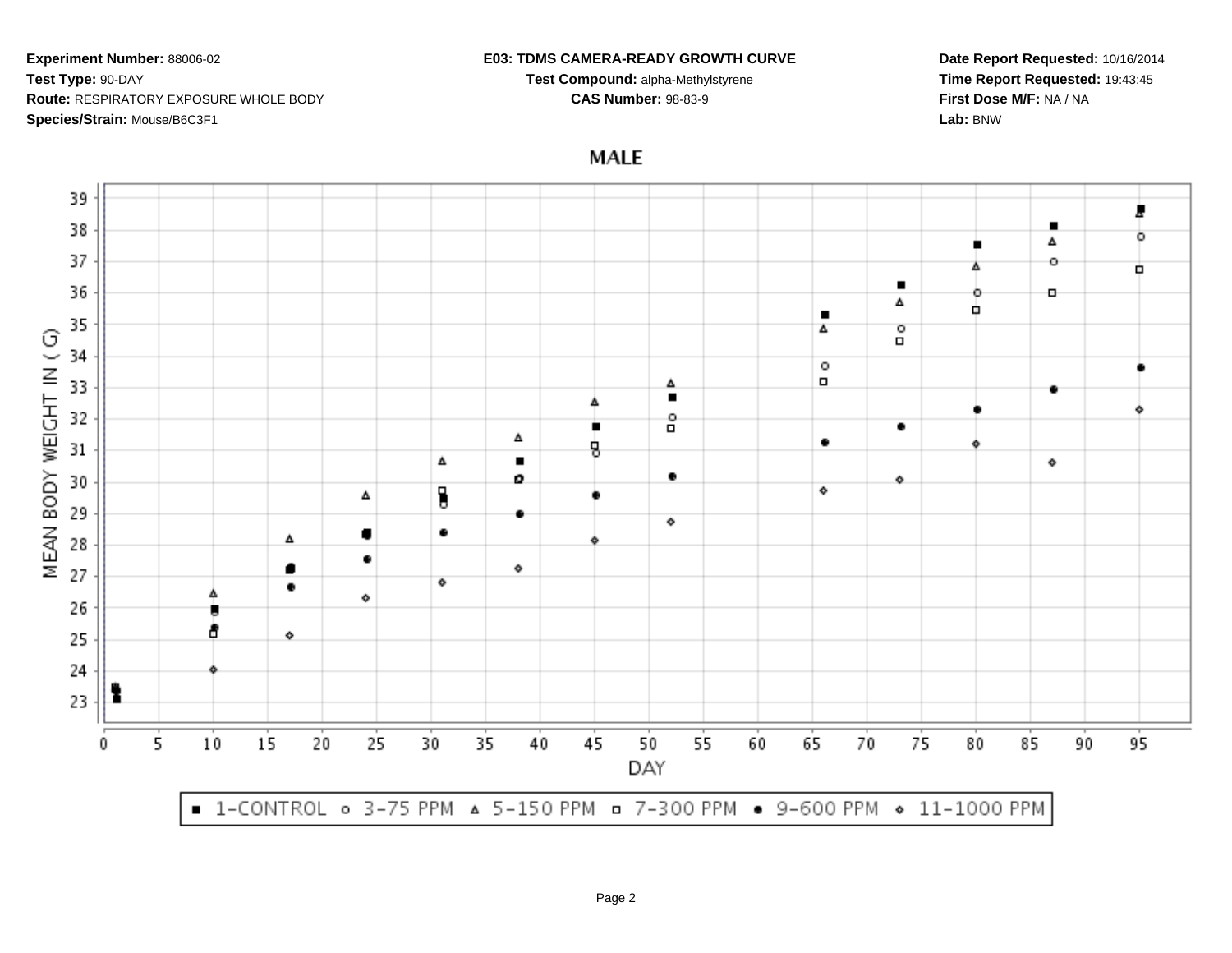### **E03: TDMS CAMERA-READY GROWTH CURVE**

**Test Compound:** alpha-Methylstyrene**CAS Number:** 98-83-9

## \*\*\*END OF MALE DATA\*\*\*

**Date Report Requested:** 10/16/2014**Time Report Requested:** 19:43:45**First Dose M/F:** NA / NA**Lab:** BNW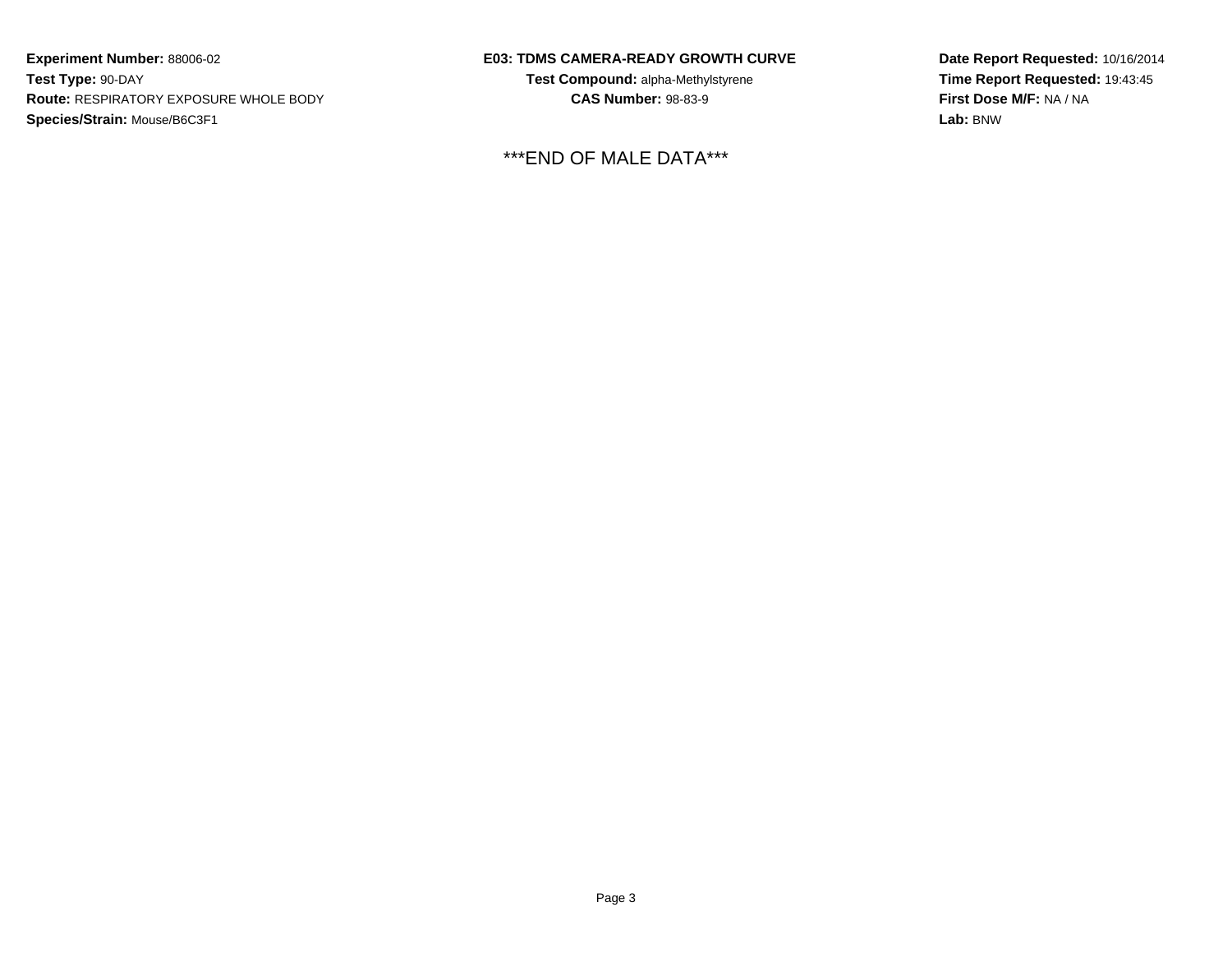#### **E03: TDMS CAMERA-READY GROWTH CURVE**

**Test Compound:** alpha-Methylstyrene**CAS Number:** 98-83-9

**Date Report Requested:** 10/16/2014**Time Report Requested:** 19:43:45**First Dose M/F:** NA / NA**Lab:** BNW



# **FEMALE**